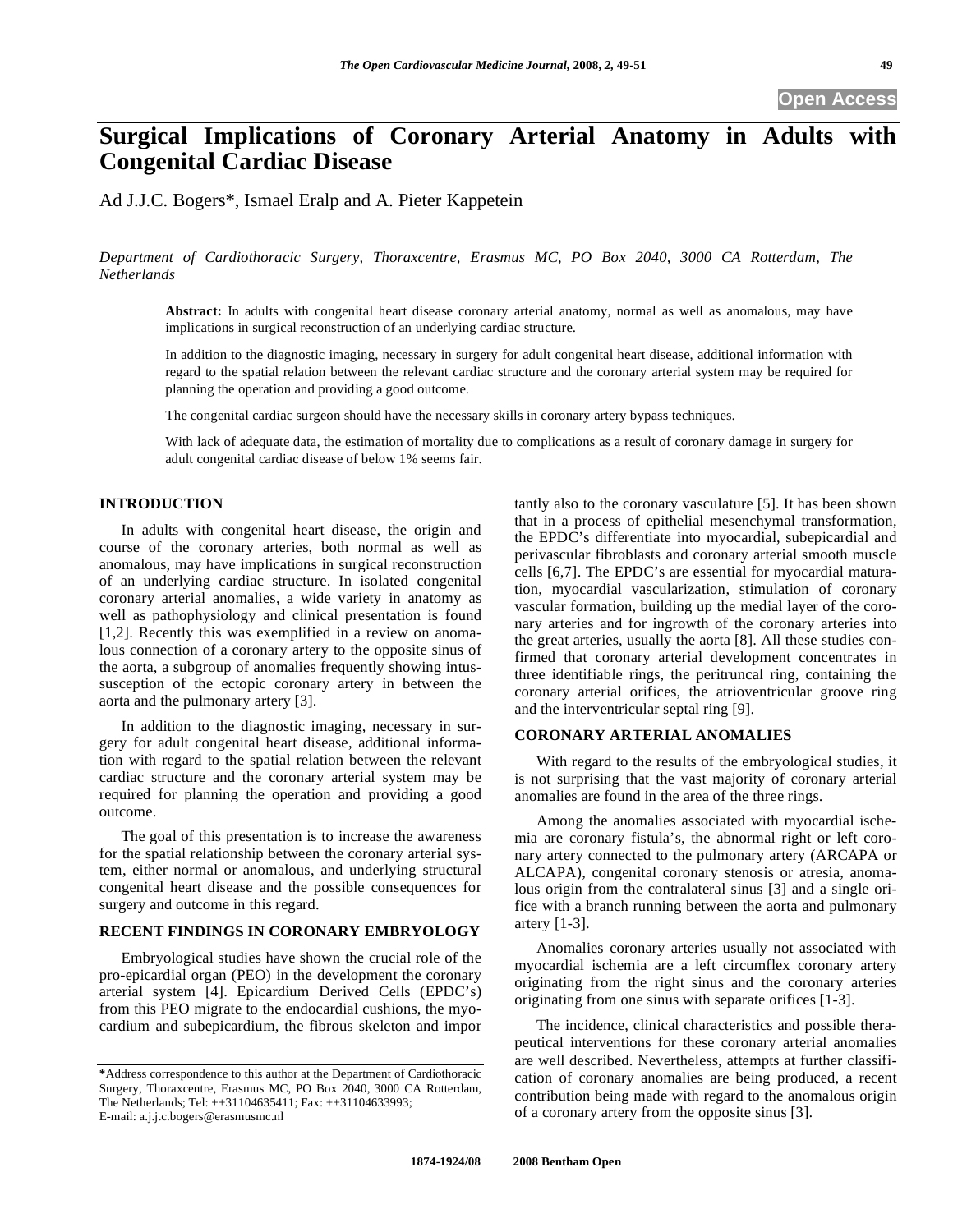All of these can be regarded as isolated anomalies [1,2]. Exact figures on their prevalence are not available, presented numbers being dependant on differences in definition, sampling and background cohort [3]. It seems reasonable to assume that the figure in patients is below 1% and in the general population probably below 0.01% [1-3].

## **TREATMENT OPTIONS IN ISOLATED CONGENI-TAL ANOMALIES OF PROXIMAL AORTIC CORO-NARY ARTERIES**

Not all cases of isolated congenital anomalies of the coronary arteries warrant treatment [1,3]. For instance the right abnormal coronary artery connected to the opposite sinus much less frequently needs treatment as compared to the left coronary artery connected to the opposite sinus [3]. In symptomatic patients, the treatment options in isolated anomalies of the proximal coronary arteries connected to the aorta are guided by clinical presentation. Essentially 3 treatment options are relevant: medical or observative treatment, percutaneous intervention with stent deployment or surgical treatment [3].

Surgical options should depend on the local anatomy and the surgical expertise and may consist of reimplantion of the ectopic coronary arterial orifice, unroofing of the intramural coronary segment or creating of an additional aortic orifice at the end of the intramural course of the coronary artery [1,3]

#### **SURGICAL RELEVANCE**

In adults with congenital heart disease, the origin and course of coronary arteries have implications in surgical reconstruction of an underlying cardiac structure, The spatial relation between the relevant cardiac structure and the coronary arterial system is essential for planning the operation and providing a good outcome. Three-dimensional representation of the diagnostic data plays an increasingly important role in this regard.

It is important to realize that not only the coronary anomalies pose a risk in cardiac surgery in adults with congenital heart disease, but also injury of the normal coronary artery system.

The diagnostic sequence may therefore start with the usual echocardiography [3]. This will provide spatial information on the structural abnormalities and may provide data on the proximal coronary arterial anatomy as well. If however this information is inconclusive, computed tomography or magnetic imaging is recommend, directed at both cardiac as well as coronary anatomy and their interrelationship [3]. Coronary angiography is important to document the proximal and further course as well as the luminal quality of the coronary arteries, but is less optimal to provide anatomical data on the interrelationship with cardiac structures, even with contemporary contrast injection of cardiac cavities. It is of utmost importance that a final inspection is performed at surgery before irreversible surgical steps are being made.

### **SURGERY NEAR THE PROXIMAL CORONARY ARTERIES**

The proximal parts of both normal and abnormal coronary arteries are at risk in surgery near the proximal coronary arteries. In any aortotomy the surgeon should be aware of the position of the coronary orifices and the course of the proximal segment of the coronary arteries. Harvesting the pulmonary root in an autograft procedure may damage the left main coronary artery or the first septal branch. In any primary or redo surgical procedure of the right ventricular outflow tract (e.g. tetralogy of Fallot, pulmonary atresia, common arterial trunk) a coronary arterial branch may also be at risk for injury. This may include a left anterior descending coronary artery (LAD) from the right coronary sinus, a single right coronary artery (RCA) with an LAD anterior to the pulmonary trunk, a single left coronary artery with an RCA anterior to the pulmonary trunk or a large infundibular branch from the RCA. In pulmonary root surgery (e.g. allograft implantation) the left main coronary artery at the posterior annular level of the pulmonary orifice may also be at risk. In most of these patients atherosclerotic coronary disease does not play a role, probably because of the younger age at operation

No hard data are available on actual damage, but it seems reasonable to estimate mortality due to complications as a result of coronary arterial damage up to 1%.

#### **SURGERY ON THE CORONARY ORIFICES**

Also the coronary arterial orifices themselves may be at risk for damage in aortic root surgery. Particularly when coronary orifices are replanted in root replacement surgery as in the autograft procedure or during prosthetic valve composite graft root replacement. Especially when the coronary buttons have to be re-excised and re-implanted again, scar tissue and local fibrosis and calcification may pose an additional challenge in the pursuit of successful surgery. In case of surgery in common arterial trunk, the increased variability of the position of the coronary arterial orifices should be adequately appreciated [10]. Despite the fact that coronary arterial anatomy is not any longer considered a risk factor for adverse outcome in the neonatal arterial switch operation, this may not necessarily be the case in the double switch procedure. Adult coronary orifices and proximal coronary arteries are definitely less pliable than in children. In addition, the incidence of anomalies of the proximal coronary arteries in corrected transposition of the great arteries is increased. Because of the young age of the patients atherosclerotic orifice degeneration does not play a role at this moment but may play a role in the future.

Although no firm data are available, again it seems fair to estimate mortality due to complications as a result of coronary damage in this regard at up to 1%.

#### **CORONARY ARTERIES AS MEANS OF TRANS-PORT**

In all surgical procedures that involve opening of the aortic root, the coronary orifices are at risk of damage due to manipulation. The risk is small, but direct application of cardioplegia into the orifices may be traumatic. In addition there is the risk of coronary embolism by gas (air or carbon dioxide) or debris after completion of the root surgery.

#### **CONCLUSIONS**

Not only abnormal, but also normal coronary arterial anatomy may have implications in surgery for adult congenital heart disease.